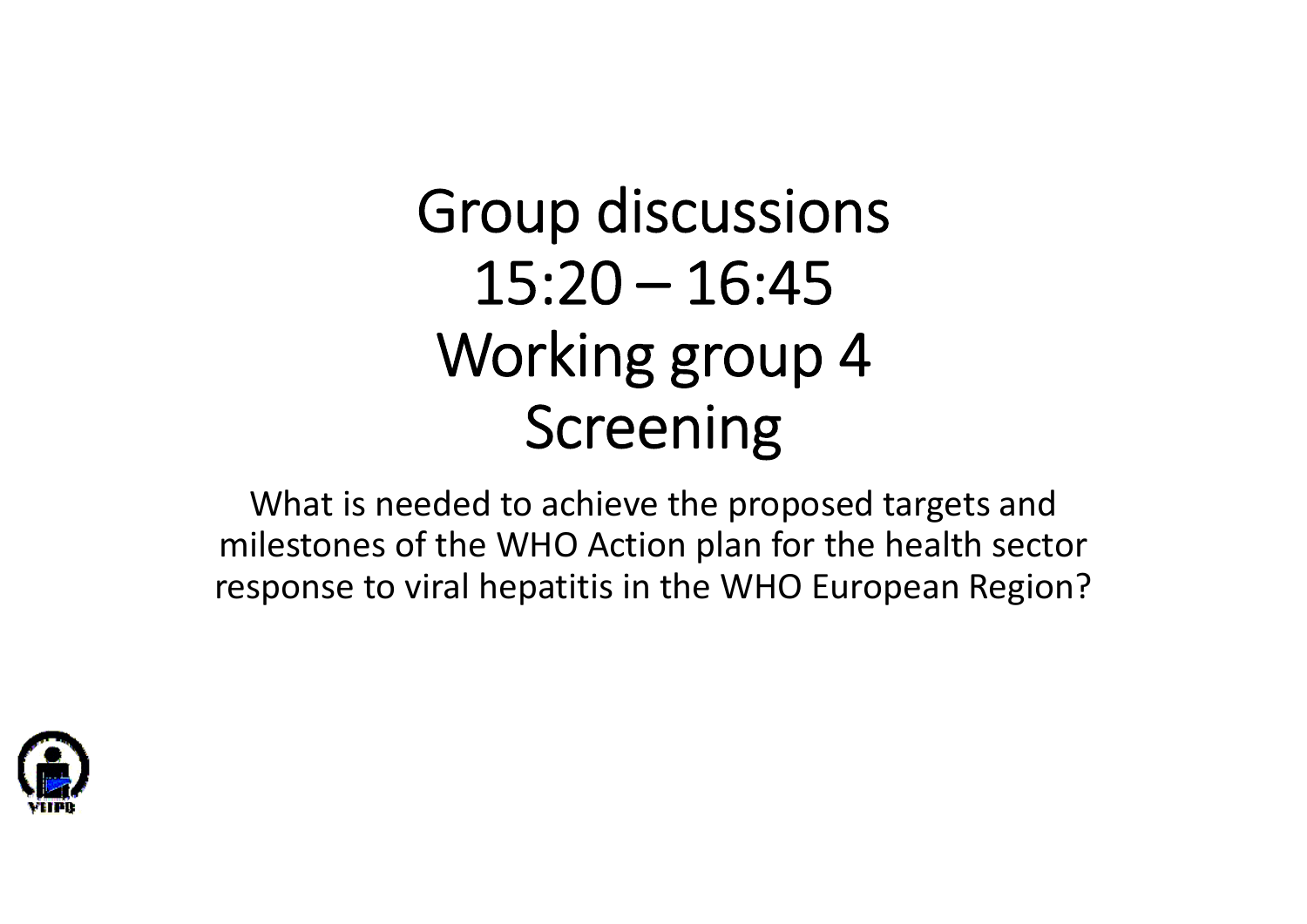# Working group 4

| <b>2018 MILESTONES</b>                                                                                                                                                  | <b>2020 TARGETS</b>                                                                                                                                                          |
|-------------------------------------------------------------------------------------------------------------------------------------------------------------------------|------------------------------------------------------------------------------------------------------------------------------------------------------------------------------|
| <b>BLOOD SAFETY</b>                                                                                                                                                     |                                                                                                                                                                              |
| • All countries have effective haemovigilance<br>systems in place and all donations are tested<br>at least with serological methods for HBV and<br><b>HCV</b> infection | • All donated blood tested with NAT-screening<br>methods for HBV and HCV<br>• All donated blood<br>non-remunerated donors                                                    |
| • Implemented Albania, Serbia, Macedonia                                                                                                                                | No paid donors Serbia, Macedonia<br>No new paid donors since 2008 in Albania,<br>discuss phasing out<br>Implemented Macedonia, Serbia (verify)<br>Start Albania January 2017 |

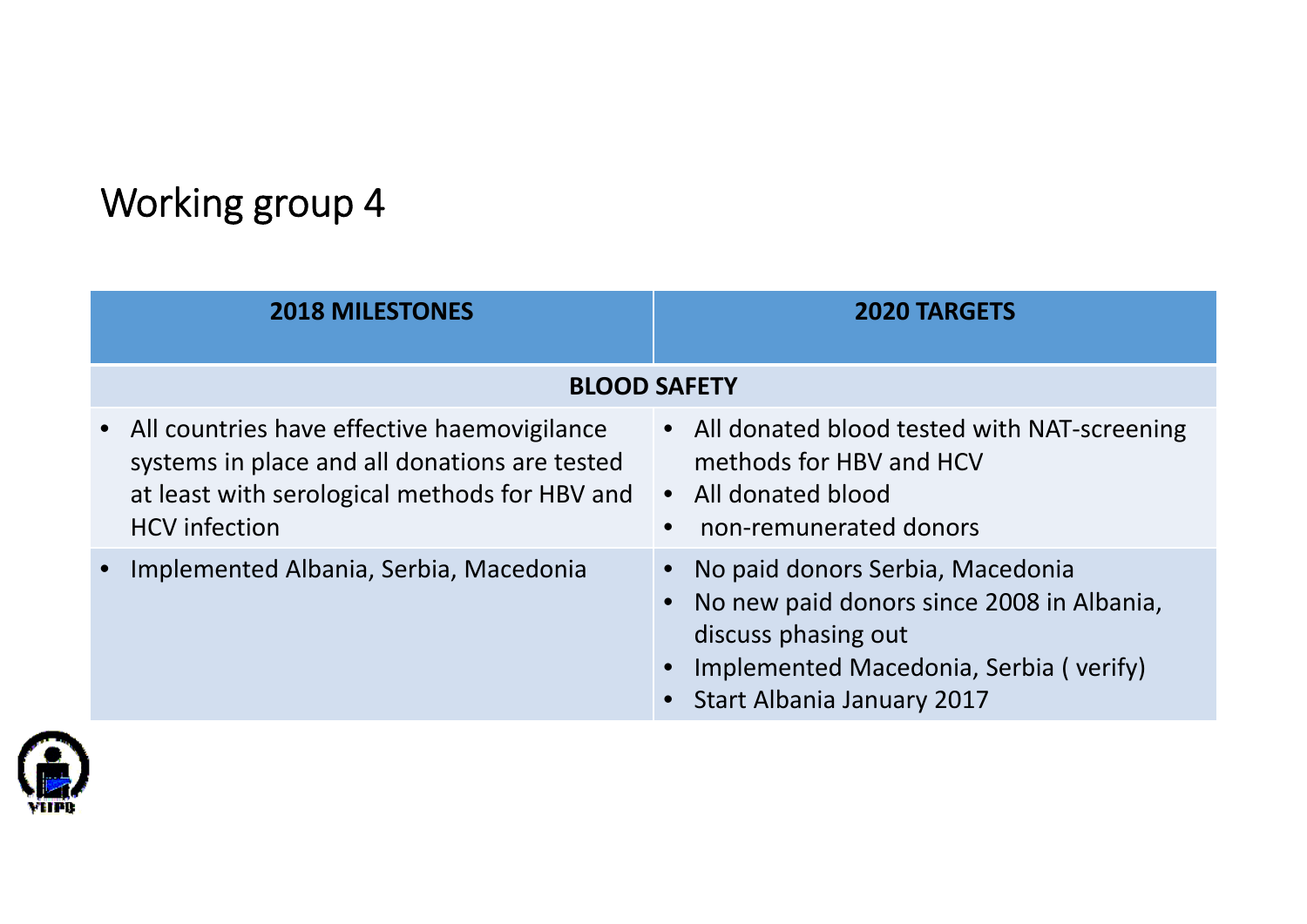## Working group 4

#### **2018 MILESTONES**

#### **DIAGNOSING HEPATITIS VIRUS INFECTIONS**

- • High quality viral hepatitis testing and diagnosis services are available and accessible for all
- • All countries have national HBV and HCV testing policies, aligned with WHO guidelines
- • All countries have estimated the diagnosis rate and the proportion of patients diagnosed at late stage of viral hepatitis‐related liver disease (cirrhosis or HCC)



•

 All health care workers know their viral hepatitis B and C sero‐status

- To ambitious for Albania
- $\bullet$ Implemented in Serbia
- •**•** Resolve payment issue Macedonia
- Needs to be completed or updated

• Ambitious because no legal framework